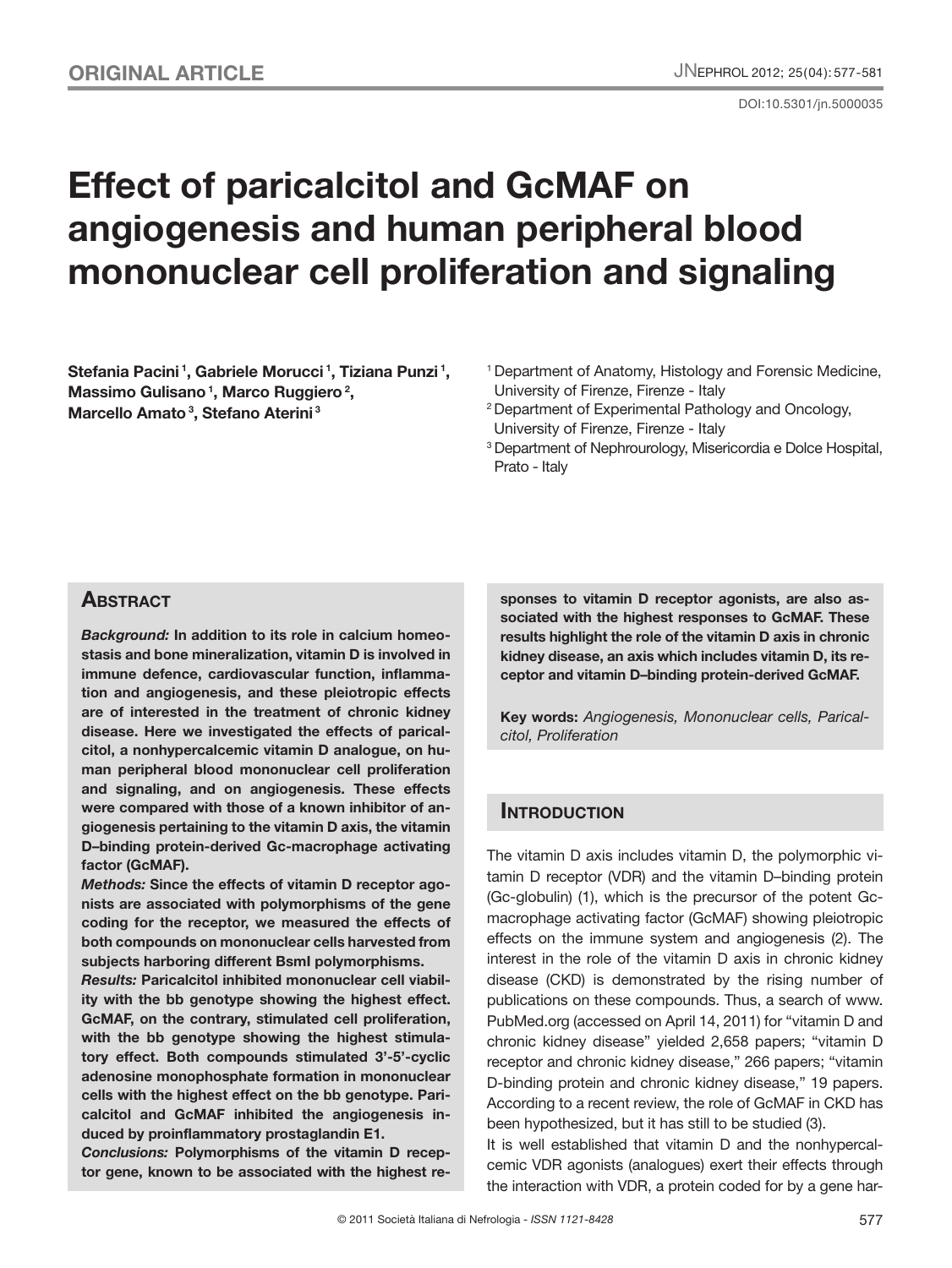boring polymorphisms associated with bone turnover and density (4), diabetes, cancer, cardiovascular disease, as well as with chronic inflammation (5). VDR polymorphisms also influence the immune system response to vitamin D, and cells carrying certain alleles are less responsive to vitamin D (6, 7). As recently hypothesized (3), in addition to vitamin D, another component of the axis, GcMAF, could be useful in controlling those harmful effects of inflammation and excessive immune system stimulation commonly observed in CKD (8) thanks to its pleiotropic effects. Thus, the components of the vitamin D axis are also involved in the control of angiogenesis, a process frequently deregulated in CKD (9), and vitamin D and GcMAF show antiangiogenic properties that could be useful in controlling some of the effects of excessive inflammation (2, 10-14).

Considering the multifaceted role of the components of the vitamin D axis in CKD, in this study first we investigated the effects of 2 components of the axis – a nonhypercalcemic vitamin D analogue, paricalcitol, and GcMAF – on the angiogenesis stimulated by proinflammatory prostaglandin E1 (PGE1) in the chick embryo chorioallantoic membrane (CAM) assay. Then, considering the role of peripheral blood mononuclear cells (PBMCs) in initiating and maintaining a proinflammatory state in CKD (15), we evaluated the effects of the 2 compounds on human PBMCs. Since the effects of vitamin D and its analogues depend upon VDR polymorphisms, we evaluated the association between BsmI polymorphisms of the VDR gene and the response of human PBMCs to paricalcitol and GcMAF. Finally, since the relationship between the cAMP signal transduction pathway induced by vitamin D and GcMAF and VDR polymorphisms has received little attention so far, and to establish the role of VDR genotypes in modulating cAMP formation, we investigated cAMP formation in human PBMCs from donors with different VDR polymorphisms.

## **Subjects and methods**

PBMCs were collected from healthy volunteers (n=68) in accord with the Declaration of Helsinki; the donors gave their informed consent. Permission to perform this study was granted by the local ethics committees (Azienda Ospedaliera Universitaria Careggi and Prato Hospital). Prof. M. Gulisano supervised compliance with local ethics committee guidelines.

Whole venous blood (5 mL) was treated with ethylenediaminetetraacetic acid (EDTA) as anticoagulant. The separation procedure to obtain PBMCs was performed with Polymorphoprep (Axis-Shield PoCAS, Oslo, Norway) following the manufacturer's instructions. PBMCs were cultured as described (11). Treatments with paricalcitol (10-100 nM) or with GcMAF (0.01-1 ng/mL) were performed in complete culture medium (2, 12-14). Each condition was replicated in quadruplicate samples, and each subject served as internal control. Each experiment was replicated 3 times. With regard to VDR genotypes (e.g., the homozygous *bb* genotype), we refer to the results obtained from subjects harboring the indicated genotype. GcMAF was obtained from www.gcmaf.eu (2, 11). Assessment of cell viability was determined by Calbiochem Rapid Cell Proliferation Kit (Calbiochem D.B.A., Milan, Italy); cAMP levels were measured by a competitive EIA assay (Cyclic AMP EIA Kit; Cayman Chemical, Ann Arbor, MI, USA). In both cases, differences between experimental points were evaluated by Student's *t*-test.

The VDR restriction site polymorphism was evaluated on genomic DNA extracted from peripheral blood cells using a QIAamp DNA Blood Mini Kit (QIAGEN S.p.a., Milan, Italy) and amplified by polymerase chain reaction. Amplification and digestion for the detection of the BsmI polymorphism were performed as described previously (16). Absence or presence of the BsmI restriction site was denominated "B" and "b," respectively.

CAM assay was performed as described previously (17). Gelatin sponges containing 5 μL phosphate-buffered saline (PBS) or PGE1 were used respectively as negative and positive controls. In each experiment we used 6 eggs per experimental point, and each experiment was repeated 3 times. Eggs were examined by stereomicroscopy, and positive angiogenesis was considered to have been found when new microvessels had developed around the sponge. Images of the CAM were captured using a digital camera connected to the microscope. Differences between experimental points were evaluated by Student's *t*-test.

## **Results**

#### **Effects of paricalcitol and GcMAF on angiogenesis**

To evaluate the effects of the nonhypercalcemic vitamin D analogue paricalcitol and those of a known inhibitor of angiogenesis (GcMAF) on angiogenic signaling pathways, we tested their effects in basal conditions and when administered together with a powerful stimulator of angiogenesis: PGE1 (1 mg/mL). Paricalcitol or GcMAF did not alter basal angiogenesis (Fig. 1) or chick embryo development (not shown). As expected, PGE1 (1 mg/mL) strongly stimulated angiogenesis, as previously described (18); blood vessels with an irregular course and frequent branching ("spokedwheel" pattern) surrounded the gelatin sponges. Numerous tortuous vessels infiltrated the sponges and often modified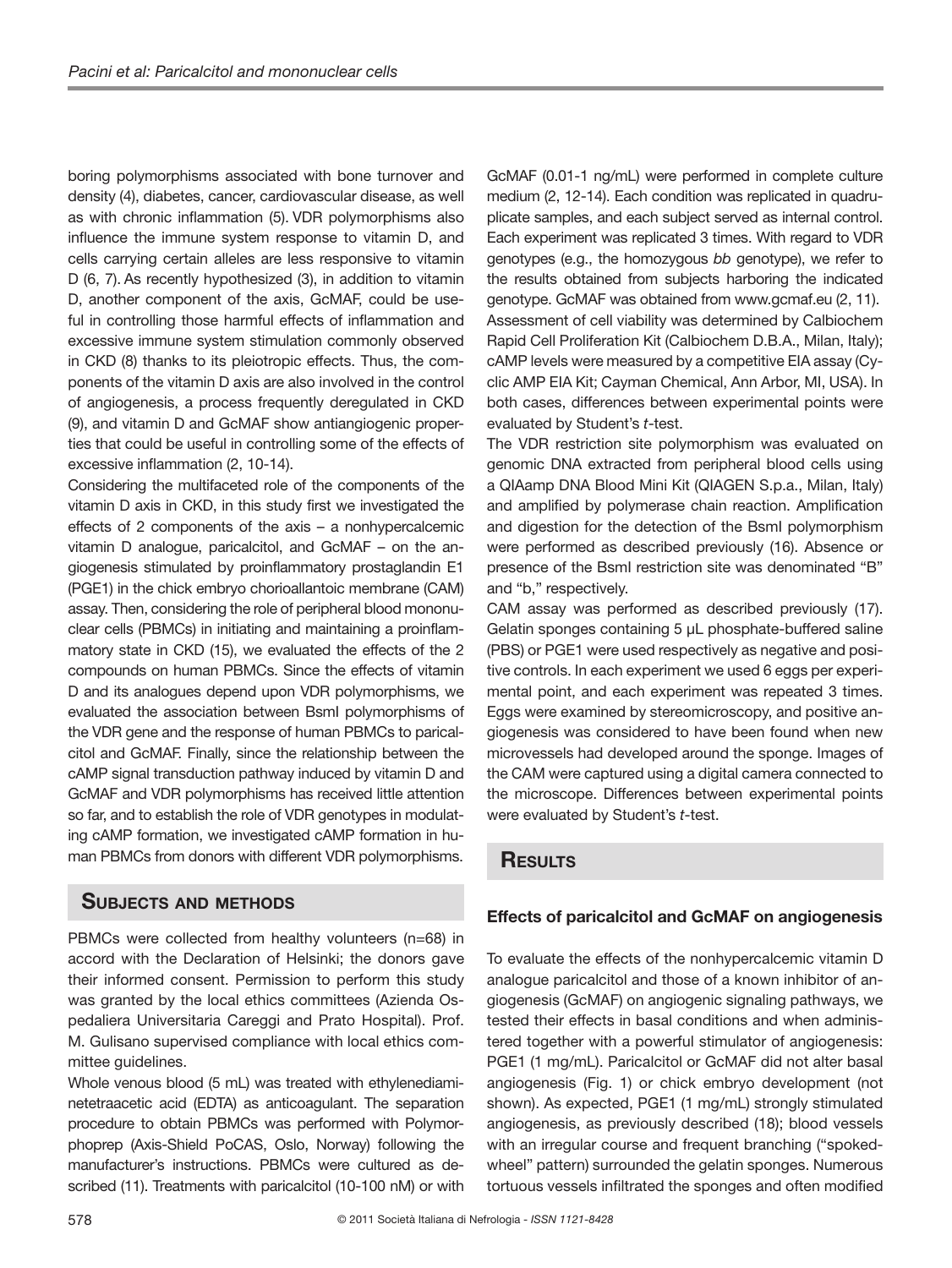

**Fig. 1 - Quantitative evaluation of angiogenesis on chorioallantoic membrane assay. The average number of blood vessels, expressed as circumfocal microvessel number (CFMN), derived from scoring small (<1mm diameter) and tortuous microvessels, for each of the experimental conditions. The different compounds were used at the following concentrations: Gc-macrophage activating factor (GcMAF) 1 ng/mL, paricalcitol 100 nM and prostaglandin E1 (PGE1) 1 mg/mL. Data are reported as means + SEM (n=18). \*p< 0.02, vs. prostaglandin E1.**

their shape. Figure 1 shows that paricalcitol (100 nM) and GcMAF (1 ng/mL) completely inhibited the angiogenesis induced by PGE1.

#### **Effects of paricalcitol and GcMAF on cAMP production in human PBMCs of subjects harboring different BsmI alleles of the VDR gene**

Sixty-eight (n=68) healthy donors were selected for their BsmI genotype, and 3 different groups of subjects were identified according to BsmI polymorphisms: subjects with *bb* genotype, subjects with *BB* genotype and subjects with *Bb* genotype.

We observed that intracellular cAMP formation in response to paricalcitol was highest in the *bb* genotype, whereas it was not significant in the *BB* genotype. In the *Bb* genotype, only the highest paricalcitol concentration (100 nM) elicited a statistically significant response in terms of cAMP formation (Fig. 2). GcMAF, taken as a control for its effects on angiogenesis (see also Fig. 1), significantly stimulated cAMP formation in a dose-dependent manner. Intracellular cAMP formation was highest in the *bb* genotype, whereas it was not significant in the *BB* genotype. In the *Bb* genotype, the response was intermediate, and the lowest concentration (0.01 ng/mL) did not elicit a statistically significant response in terms of cAMP formation. The reported increase in cAMP production following paricalcitol and GcMAF stimulation was comparable to that previously observed challenging monocytes isolated from PBMCs with 10 nM PGE2 (19).



**Fig. 2 - cAMP concentration in human peripheral blood mononuclear cells from subjects with different BsmI genotypes. The different compounds were added for 24 hours at the indicated concentration. Values of cAMP concentration (pmol/mL x 103) represent means + SEM (n=12). \*p<0.02, vs. untreated.** 

#### **Effects of paricalcitol and GcMAF on human PBMC viability in subjects harboring different BsmI alleles**

Vitamin D inhibits macrophage function and viability by its interaction with the VDR (5); GcMAF, unlike vitamin D, is known to stimulate macrophage activation and proliferation (2). When we challenged PBMCs from subjects harboring different BsmI polymorphisms, we observed that the "b*"* allele of the VDR gene and the *bb* genotype were associated with the highest inhibition of PBMC viability by paricalcitol and with the highest stimulation of proliferation by GcMAF (Fig. 3). The highest concentration of paricalcitol (100 nM) showed some (albeit not statistically significant) inhibitory effect on the *Bb* genotype. Subjects with *Bb* genotype also showed an intermediate response to GcMAF. In the homozygous *BB* genotype, none of the concentrations of paricalcitol or GcMAF showed any significant effect. These data suggest that there is an association between the presence of "b*"* alleles and the degree of the response to paricalcitol and GcMAF.

### **Discussion**

Administration of vitamin D is associated with greater survival in CKD patients, and increased survival appears to be independent of the effects of vitamin D on mineral metabolism or parathyroid hormone levels (20). It has been hypothesized that other effects of VDR activators, defined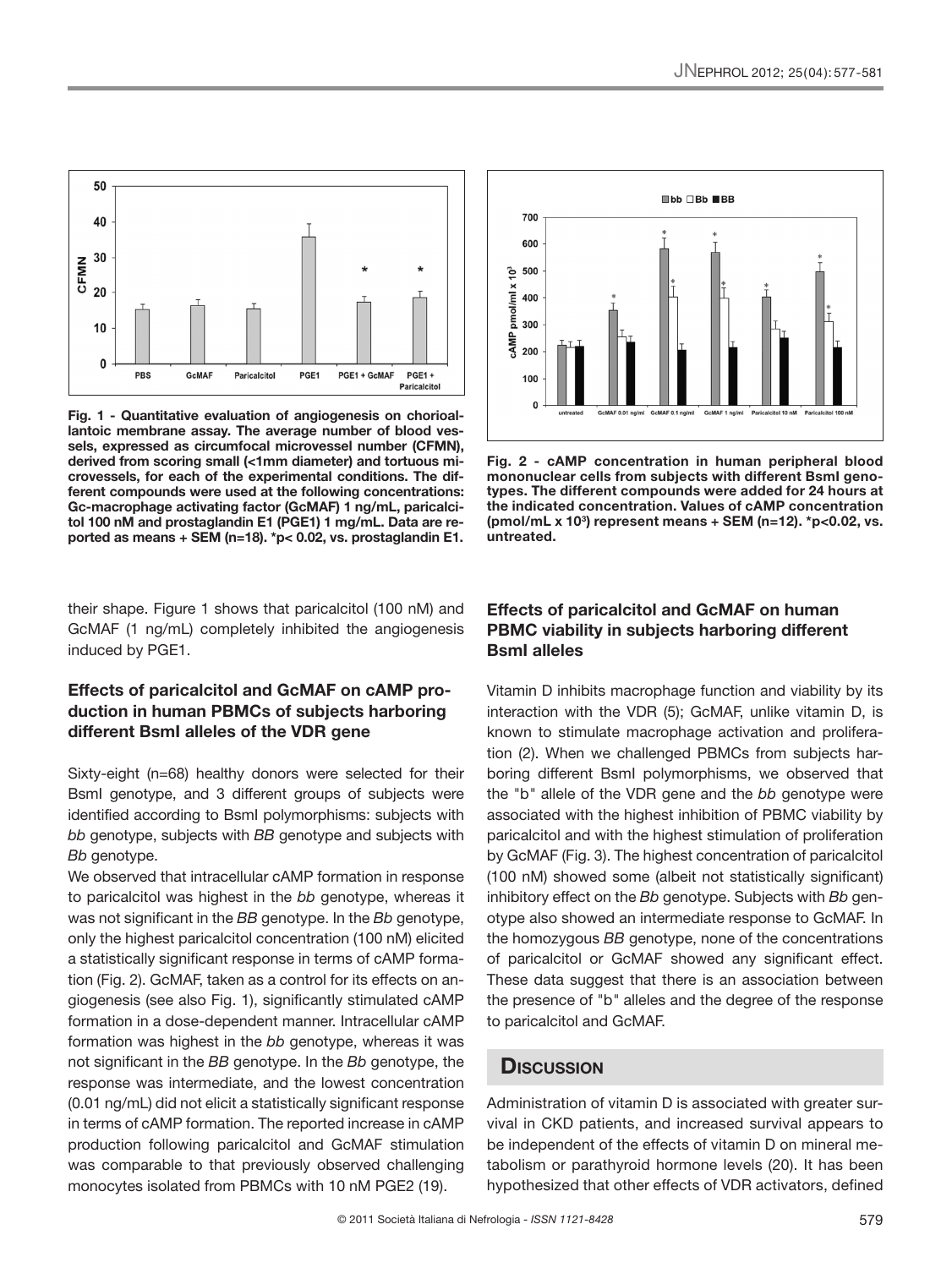

**Fig. 3 - Human peripheral blood mononuclear cell viability and proliferation in subjects with different BsmI genotypes. Each compound was added to cell suspension for 24 hours at the indicated concentration. Since the background absorbance is dependent upon the culture medium, pH, incubation time and time of exposure to light, typical background absorbance after a 1.5-hour incubation was 2-4 absorbance units x 103 . This value was subtracted from all reported me**asures. Values (absorbance units x 10<sup>3</sup>) represent means + **SEM (n=12). \*p<0.02, vs. untreated. GcMAF = Gc-macrophage activating factor.**

as nonclassical, might be responsible for improved survival, because the pleiotropic actions of vitamin D have been associated with improvement of cardiovascular risk factors, including increased renin activity, hypertension, inflammation, insulin resistance, diabetes and albuminuria (21, 22).

In this study we focused on the nonclassical effects of 2 components of the vitamin D axis, with particular reference to their effects on certain features of chronic inflammation that are involved in the progression of CKD – i.e., the angiogenesis stimulated by a proinflammatory prostaglandin and the activation of human PBMCs. In fact it had been demonstrated that control of angiogenesis is critical in CKD management, and the potential use of antiangiogenic peptides has been proposed as a novel therapeutic agent in diabetic nephropathy (23).

We demonstrated that paricalcitol, a nonhypercalcemic vitamin D analogue already in clinical use, completely inhibited the angiogenesis induced by proinflammatory PGE1. The extent of inhibition was comparable to that obtained with GcMAF, a known inhibitor of angiogenesis pertaining to the vitamin D axis but not yet in clinical use in CKD (11, 13, 14). Thus, our results may provide the basis for exploiting the antiangiogenic properties of paricalcitol and GcMAF in CKD treatment. Our results are consistent with

the reports demonstrating that inhibition of angiogenesis is associated with increased cAMP formation (24) and suggest an interconnection between vitamin D and Gc-MAF signaling pathways. In fact, it is well established that VDR polymorphisms are associated with a variety of conditions, from cancer (25) to CKD (26), and here we demonstrate that VDR polymorphisms are also associated with the response of human PBMCs to GcMAF. These results can prove instrumental in identifying those CKD patients who would benefit the most from paricalcitol and GcMAF treatment, a treatment that is currently being proposed for other chronic conditions (8, 27-30). Assessment of the VDR genotype will also prove useful in determining the effective dosage of vitamin D (or its analogues) supplementation required to reduce disease outcomes and to increase survival in CKD patients. Finally, our study demonstrates that the different components of the vitamin D axis may play a role in the therapy of CKD and GcMAF, thanks to its effects on the immune system, inflammation and angiogenesis, and could soon be added to the list of compounds available for treating CKD.

Financial support: This research project has been supported by grants from the University of Firenze and by the Italian Ministry of Health (Progetto Strategico per la salute della Donna).

Conflict of interest statement: No conflict of interest exists.

Address for correspondence: Stefania Pacini, MD Department of Anatomy, Histology and Forensic Medicine Viale Morgagni 85 IT-50134 Firenze, Italy stefania.pacini@unifi.it